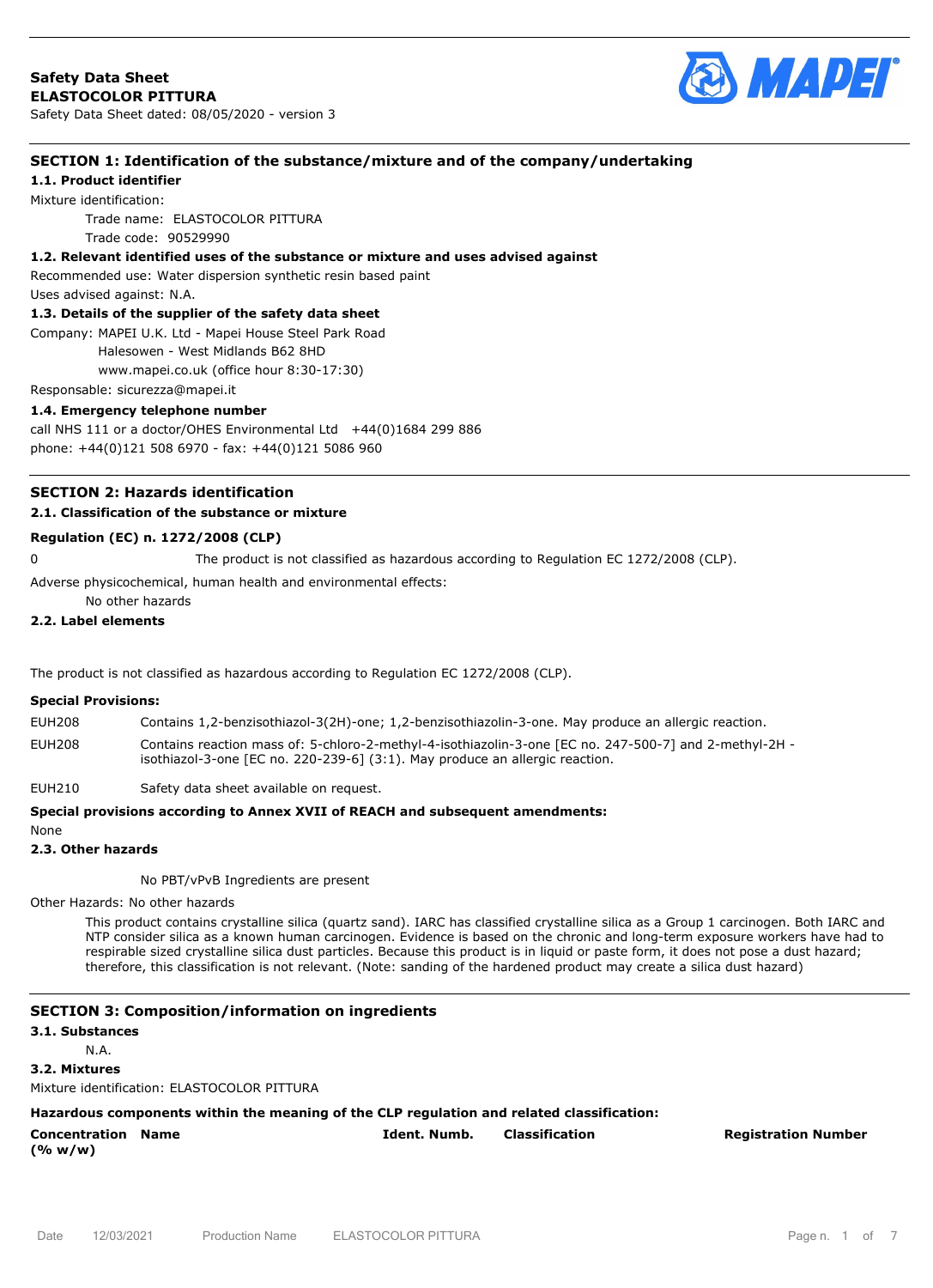| $\frac{O}{O}$ | $≥0.025 - <0.05$ 1,2-benzisothiazol-3(2H)-one; 1,2-<br>benzisothiazolin-3-one                                                                                                                  | CAS: 2634-33-5<br>EC: 220-120-9<br>Index: 613-088-<br>$00 - 6$ | Skin Irrit. 2, H315; Eye Dam. 1,<br>H318; Aquatic Acute 1, H400;<br>Acute Tox. 4, H302; Skin Sens. 1,<br>H317; Aquatic Chronic 2, H411                                                                                  |
|---------------|------------------------------------------------------------------------------------------------------------------------------------------------------------------------------------------------|----------------------------------------------------------------|-------------------------------------------------------------------------------------------------------------------------------------------------------------------------------------------------------------------------|
| $< 0.0015 \%$ | reaction mass of: 5-chloro-2-methyl- CAS:55965-84-9<br>4-isothiazolin-3-one [EC no. 247-500- EC:611-341-5<br>7] and 2-methyl-2H -isothiazol-3-one Index:613-167-<br>[EC no. 220-239-6] $(3:1)$ | $00 - 5$                                                       | Aguatic Acute 1, H400; Aguatic<br>Chronic 1, H410; Acute Tox. 3,<br>H301; Skin Corr. 1C, H314; Skin<br>Sens. 1A, H317; Acute Tox. 2,<br>H310; Acute Tox. 2, H330; Eye<br>Dam. 1, H318, M-Chronic: 100, M-<br>Acute: 100 |

### **SECTION 4: First aid measures**

## **4.1. Description of first aid measures**

In case of skin contact:

Wash with plenty of water and soap.

In case of eyes contact:

Wash immediately with water.

In case of Ingestion:

Do not induce vomiting, get medical attention showing the SDS and the hazard label.

In case of Inhalation:

Remove casualty to fresh air and keep warm and at rest.

# **4.2. Most important symptoms and effects, both acute and delayed**

N.A.

### **4.3. Indication of any immediate medical attention and special treatment needed**

Treatment: N.A.

(see paragraph 4.1)

## **SECTION 5: Firefighting measures**

## **5.1. Extinguishing media**

Suitable extinguishing media:

#### **Water**

Carbon dioxide (CO2).

Extinguishing media which must not be used for safety reasons:

None in particular.

### **5.2. Special hazards arising from the substance or mixture**

Do not inhale explosion and combustion gases.

# **5.3. Advice for firefighters**

Use suitable breathing apparatus.

## **SECTION 6: Accidental release measures**

### **6.1. Personal precautions, protective equipment and emergency procedures**

Wear personal protection equipment.

Remove persons to safety.

## **6.2. Environmental precautions**

Do not allow to enter into soil/subsoil. Do not allow to enter into surface water or drains. Limit leakages with earth or sand.

### **6.3. Methods and material for containment and cleaning up**

Suitable material for taking up: absorbing material, organic, sand

Retain contaminated washing water and dispose it.

## **6.4. Reference to other sections**

See also section 8 and 13

### **SECTION 7: Handling and storage**

### **7.1. Precautions for safe handling**

Avoid contact with skin and eyes, inhalation of vapours and mists. Do not eat or drink while working.

See also section 8 for recommended protective equipment.

## **7.2. Conditions for safe storage, including any incompatibilities**

Keep away from food, drink and feed.

Incompatible materials: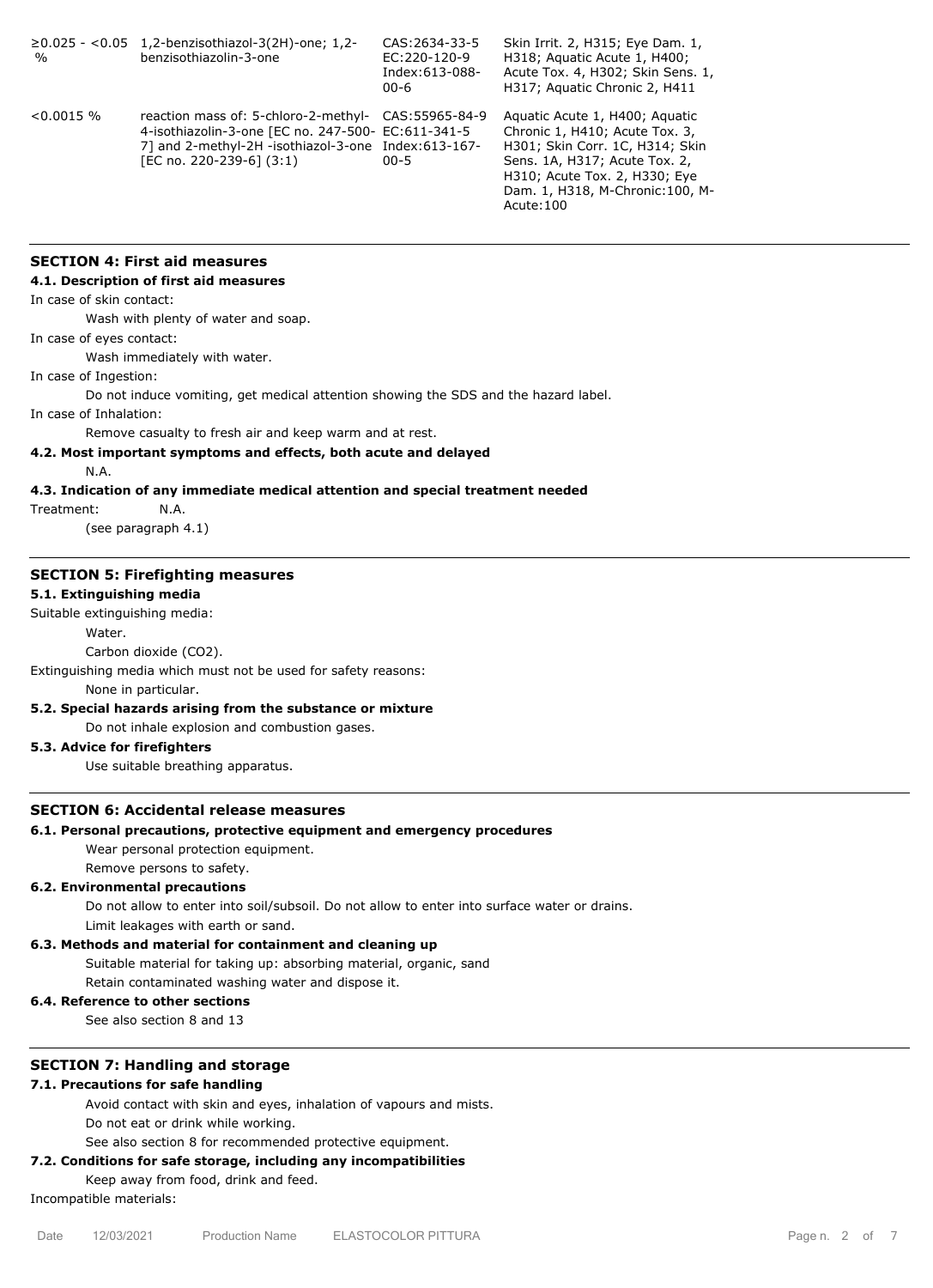None in particular. Instructions as regards storage premises: Adequately ventilated premises.

**7.3. Specific end use(s)**

Recommendation(s) None in particular Industrial sector specific solutions: None in particular

# **SECTION 8: Exposure controls/personal protection**

## **8.1. Control parameters**

No data available

### **8.2. Exposure controls**

Eye protection:

Not needed for normal use. Anyway, operate according good working practices.

Protection for skin:

No special precaution must be adopted for normal use.

Protection for hands:

Suitable materials for safety gloves; EN ISO 374:

Polychloroprene - CR: thickness >=0,5mm; breakthrough time >=480min.

Nitrile rubber - NBR: thickness >=0,35mm; breakthrough time >=480min.

Butyl rubber - IIR: thickness >=0,5mm; breakthrough time >=480min.

Fluorinated rubber - FKM: thickness >=0,4mm; breakthrough time >=480min.

### Respiratory protection:

Personal Protective Equipment should comply with relevant CE standards (as EN ISO 374 for gloves and EN ISO 166 for goggles), correctly maintained and stored. Consult the supplier to check the suitability of equipment against specific chemicals and for user information.

Hygienic and Technical measures

N.A.

Appropriate engineering controls:

N.A.

## **SECTION 9: Physical and chemical properties**

### **9.1. Information on basic physical and chemical properties** Physical state: Liquid

Appearance and colour: Liquid various Odour: Characteristic Odour threshold: N.A. pH: 8.83 Melting point / freezing point: N.A. Initial boiling point and boiling range: 100 °C (212 °F) Flash point: N.A. Evaporation rate: N.A. Upper/lower flammability or explosive limits: N.A. Vapour density: N.A. Vapour pressure: N.A. Relative density: 1.38 g/cm3 Solubility in water: dispersible Partition coefficient (n-octanol/water): N.A. Auto-ignition temperature: N.A. Decomposition temperature: N.A. Viscosity: 15,000.00 cPs Explosive properties: == Oxidizing properties: N.A. Solid/gas flammability: N.A.

# **9.2. Other information**

No additional information

# **SECTION 10: Stability and reactivity 10.1. Reactivity**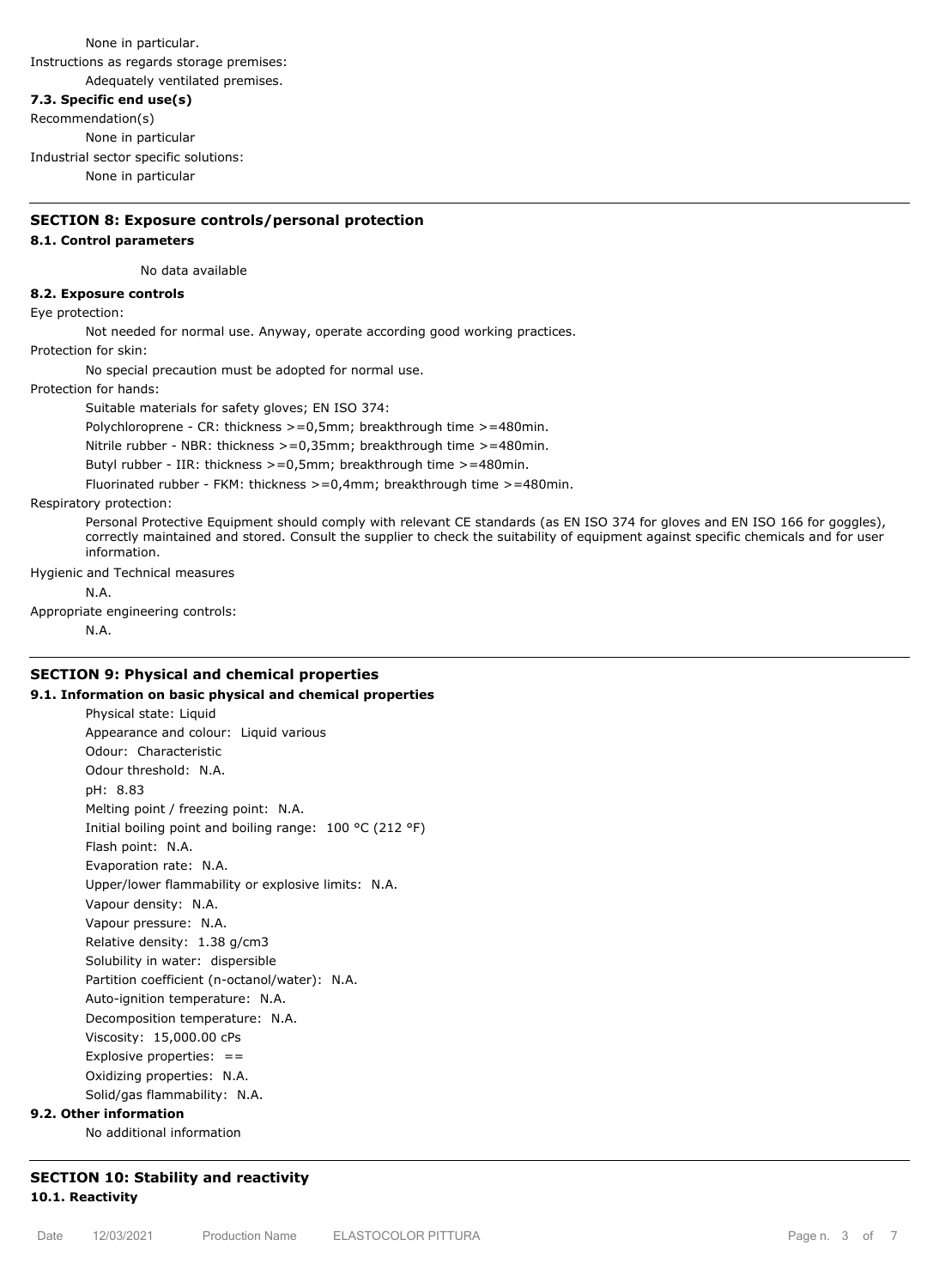Stable under normal conditions

## **10.2. Chemical stability**

Stable under normal conditions

## **10.3. Possibility of hazardous reactions**

None.

### **10.4. Conditions to avoid**

Stable under normal conditions.

## **10.5. Incompatible materials**

None in particular.

### **10.6. Hazardous decomposition products**

None.

## **SECTION 11: Toxicological information**

### **11.1. Information on toxicological effects**

### **Toxicological information of the mixture:**

There is no toxicological data available on the mixture. Consider the individual concentration of each component to assess toxicological effects resulting from exposure to the mixture.

### **Toxicological information on main components of the mixture:**

1,2-benzisothiazol-3(2H)- a) acute toxicity one; 1,2-benzisothiazolin-3-one LD50 Oral Rat =  $1020$  mg/kg reaction mass of: 5 chloro-2-methyl-4 isothiazolin-3-one [EC no. 247-500-7] and 2 methyl-2H -isothiazol-3 one [EC no. 220-239-6] (3:1) a) acute toxicity LD50 Oral Rat = 457 mg/kg LC50 Inhalation Rat =  $2,36$  mg/l 4h LD50 Skin Rabbit =  $660 \text{ mg/kg}$ 

**If not differently specified, the information required in Regulation (EU)2015/830 listed below must be considered as N.A.**

LD50 Oral Rat =  $53$  mg/kg

- a) acute toxicity
- b) skin corrosion/irritation
- c) serious eye damage/irritation
- d) respiratory or skin sensitisation
- e) germ cell mutagenicity
- f) carcinogenicity
- g) reproductive toxicity
- h) STOT-single exposure

Toxicological kinetics, metabolism and distribution information

- i) STOT-repeated exposure
- j) aspiration hazard

## **SECTION 12: Ecological information**

## **12.1. Toxicity**

Adopt good working practices, so that the product is not released into the environment. Eco-Toxicological Information:

# **List of components with eco-toxicological properties**

| Component              | Ident. Numb.                                   | <b>Ecotox Infos</b>                                                                                      |
|------------------------|------------------------------------------------|----------------------------------------------------------------------------------------------------------|
| benzisothiazolin-3-one | EINECS: 220-120-9<br>- INDEX: 613-088-<br>00-6 | 1,2-benzisothiazol-3(2H)-one; 1,2- CAS: 2634-33-5 - a) Aquatic acute toxicity : LC50 Fish = 2,15000 mg/L |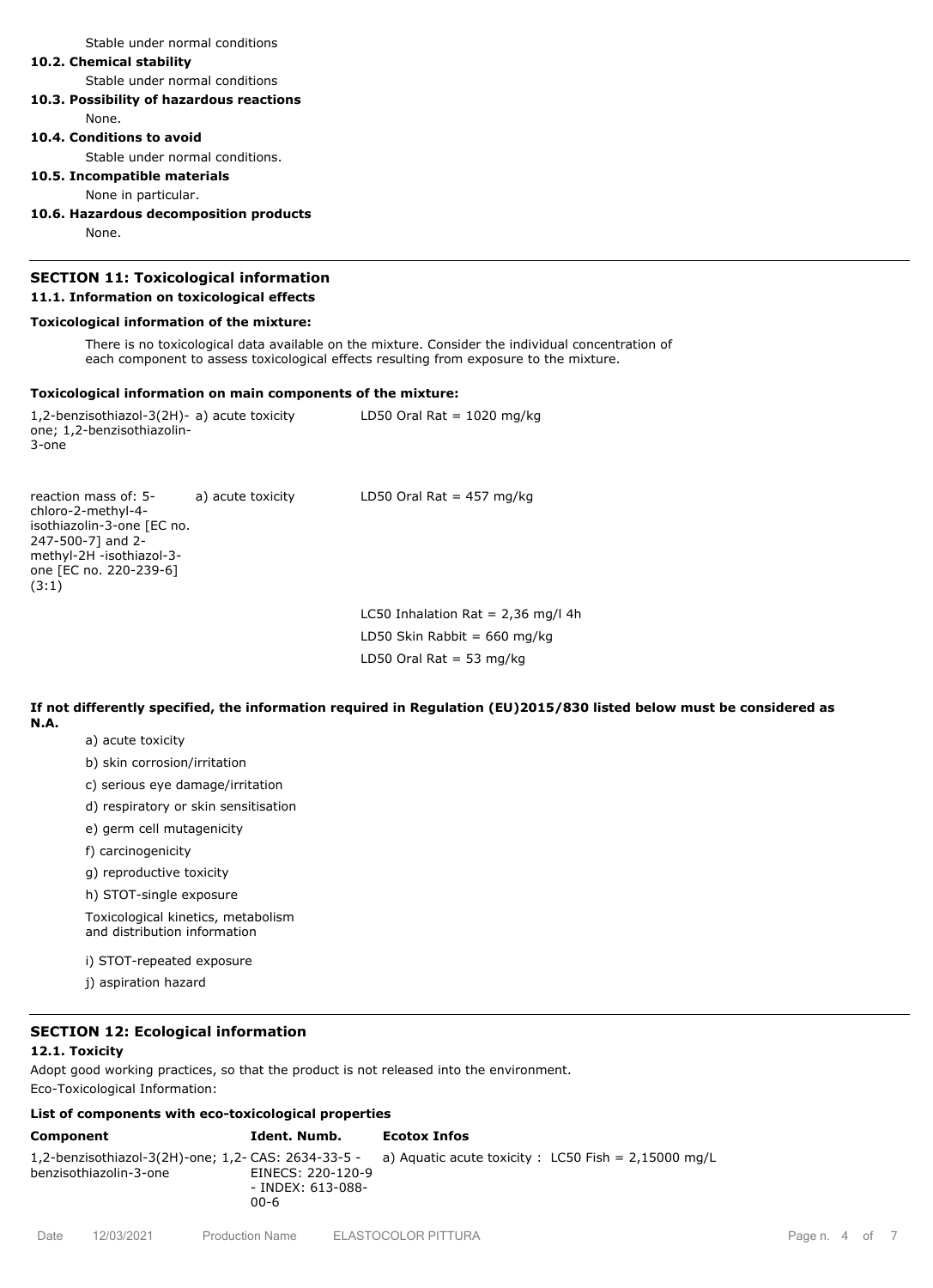b) Aquatic chronic toxicity : NOEC Algae = 0,04030 mg/L 72h b) Aquatic chronic toxicity : EC50 Algae = 0,11000 mg/L 72h b) Aquatic chronic toxicity : EC10 Algae = 0,04000 mg/L 72h b) Aquatic chronic toxicity :  $EC50$  Daphnia = 3,27000 mg/L 48h NOEC Daphnia = 1,20000 mg/L 21d reaction mass of: 5-chloro-2 methyl-4-isothiazolin-3-one [EC no. 247-500-7] and 2-methyl-2H - - INDEX: 613-167 isothiazol-3-one [EC no. 220-239- 00-5 6] (3:1) CAS: 55965-84-9 - EINECS: 611-341-5 a) Aquatic acute toxicity : EC50 Daphnia =  $0,12 \text{ mg/L } 48$ a) Aquatic acute toxicity : LC50 Fish = 0,22 mg/L 96 a) Aquatic acute toxicity : EC50 Algae =  $0.048$  mg/L 72 b) Aquatic chronic toxicity : NOEC Algae = 0,0012 mg/L 72 b) Aquatic chronic toxicity : NOEC Fish = 0,098 mg/L - 28 d b) Aquatic chronic toxicity : NOEC Daphnia =  $0.004$  mg/L - 21 d

### **12.2. Persistence and degradability**

N.A.

## **12.3. Bioaccumulative potential**

N.A.

### **12.4. Mobility in soil**

N.A.

### **12.5. Results of PBT and vPvB assessment**

No PBT/vPvB Ingredients are present

### **12.6. Other adverse effects**

N.A.

## **SECTION 13: Disposal considerations**

### **13.1. Waste treatment methods**

Recover if possible. In so doing, comply with the local and national regulations currently in force.

A waste code according to European waste catalogue (EWC) cannot be specified, due to dependence on the usage. Contact an authorized waste disposal service.

Product:

Do not dispose of waste into sewers.

Do not contaminate ponds, waterways or ditches with chemical or used container.

Send to an authorized waste disposal service.

Contaminated packaging:

Empty remaining content.

Dispose of as unused product.

Do not re-use empty containers.

### **SECTION 14: Transport information**

Not classified as dangerous in the meaning of transport regulations.

## **14.1. UN number** N.A.

**14.2. UN proper shipping name** N.A. **14.3. Transport hazard class(es)** N.A. **14.4. Packing group** N.A. **14.5. Environmental hazards** N.A. **14.6. Special precautions for user** N.A. Road and Rail ( ADR-RID ) : N.A. ADR-Hazard identification number: NA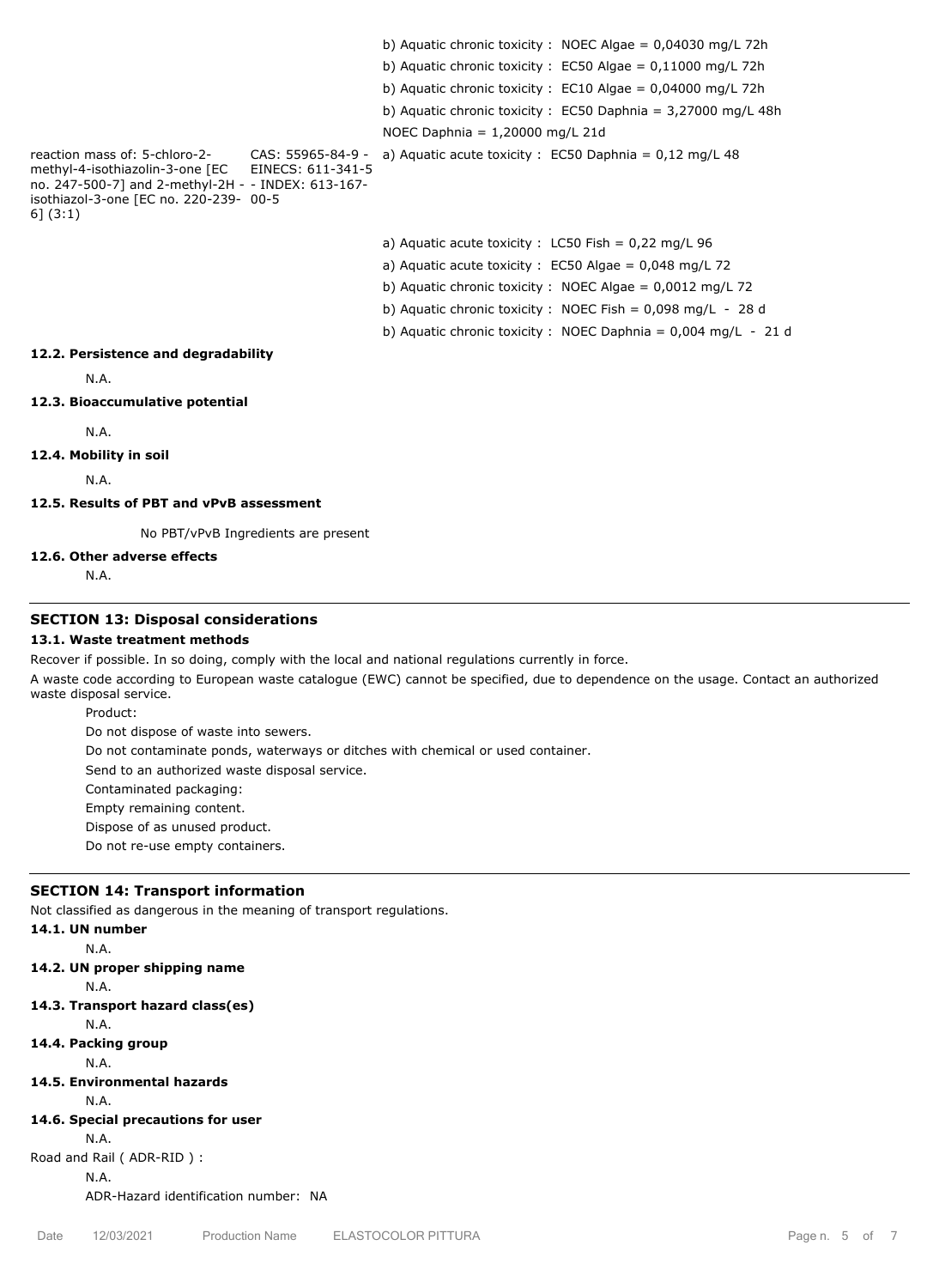Air ( IATA ) : N.A. Sea ( IMDG ) : N.A. **14.7. Transport in bulk according to Annex II of Marpol and the IBC Code** N.A.

## **SECTION 15: Regulatory information**

**15.1. Safety, health and environmental regulations/legislation specific for the substance or mixture**

VOC (2004/42/EC) : 30 g/l Dir. 98/24/EC (Risks related to chemical agents at work) Dir. 2000/39/EC (Occupational exposure limit values) Regulation (EC) n. 1907/2006 (REACH) Regulation (EU) 2015/830 Regulation (EC) n. 1272/2008 (CLP) Regulation (EC) n. 790/2009 (ATP 1 CLP) and (EU) n. 758/2013 Regulation (EU) n. 286/2011 (ATP 2 CLP) Regulation (EU) n. 618/2012 (ATP 3 CLP) Regulation (EU) n. 487/2013 (ATP 4 CLP) Regulation (EU) n. 944/2013 (ATP 5 CLP) Regulation (EU) n. 605/2014 (ATP 6 CLP) Regulation (EU) n. 2015/1221 (ATP 7 CLP) Regulation (EU) n. 2016/918 (ATP 8 CLP) Regulation (EU) n. 2016/1179 (ATP 9 CLP) Regulation (EU) n. 2017/776 (ATP 10 CLP) Regulation (EU) n. 2018/669 (ATP 11 CLP) Regulation (EU) n. 2019/521 (ATP 12 CLP) Provisions related to directive EU 2012/18 (Seveso III):

## N.A.

### **German Water Hazard Class (WGK)**

N.A.

**Restrictions related to the product or the substances contained according to Annex XVII Regulation (EC) 1907/2006 (REACH) and subsequent modifications:**

Restrictions related to the product: None

Restrictions related to the substances contained: 28

**SVHC Substances:**

No data available

MAL-kode: 0-1

### **15.2. Chemical safety assessment**

No Chemical Safety Assessment has been carried out for the mixture.

## **SECTION 16: Other information**

This document was prepared by a competent person who has received appropriate training. Main bibliographic sources:

ECDIN - Environmental Chemicals Data and Information Network - Joint Research Centre, Commission of the European Communities

SAX's DANGEROUS PROPERTIES OF INDUSTRIAL MATERIALS - Eight Edition - Van Nostrand Reinold

The information contained herein is based on our state of knowledge at the above-specified date. It refers solely to the product indicated and constitutes no guarantee of particular quality.

It is the duty of the user to ensure that this information is appropriate and complete with respect to the specific use intended.

This SDS cancels and replaces any preceding release.

Legend to abbreviations and acronyms used in the safety data sheet:

ACGIH: American Conference of Governmental Industrial Hygienists

ADR: European Agreement concerning the International Carriage of Dangerous Goods by Road.

AND: European Agreement concerning the International Carriage of Dangerous Goods by Inland Waterways

ATE: Acute Toxicity Estimate

ATEmix: Acute toxicity Estimate (Mixtures)

BCF: Biological Concentration Factor

BEI: Biological Exposure Index

BOD: Biochemical Oxygen Demand